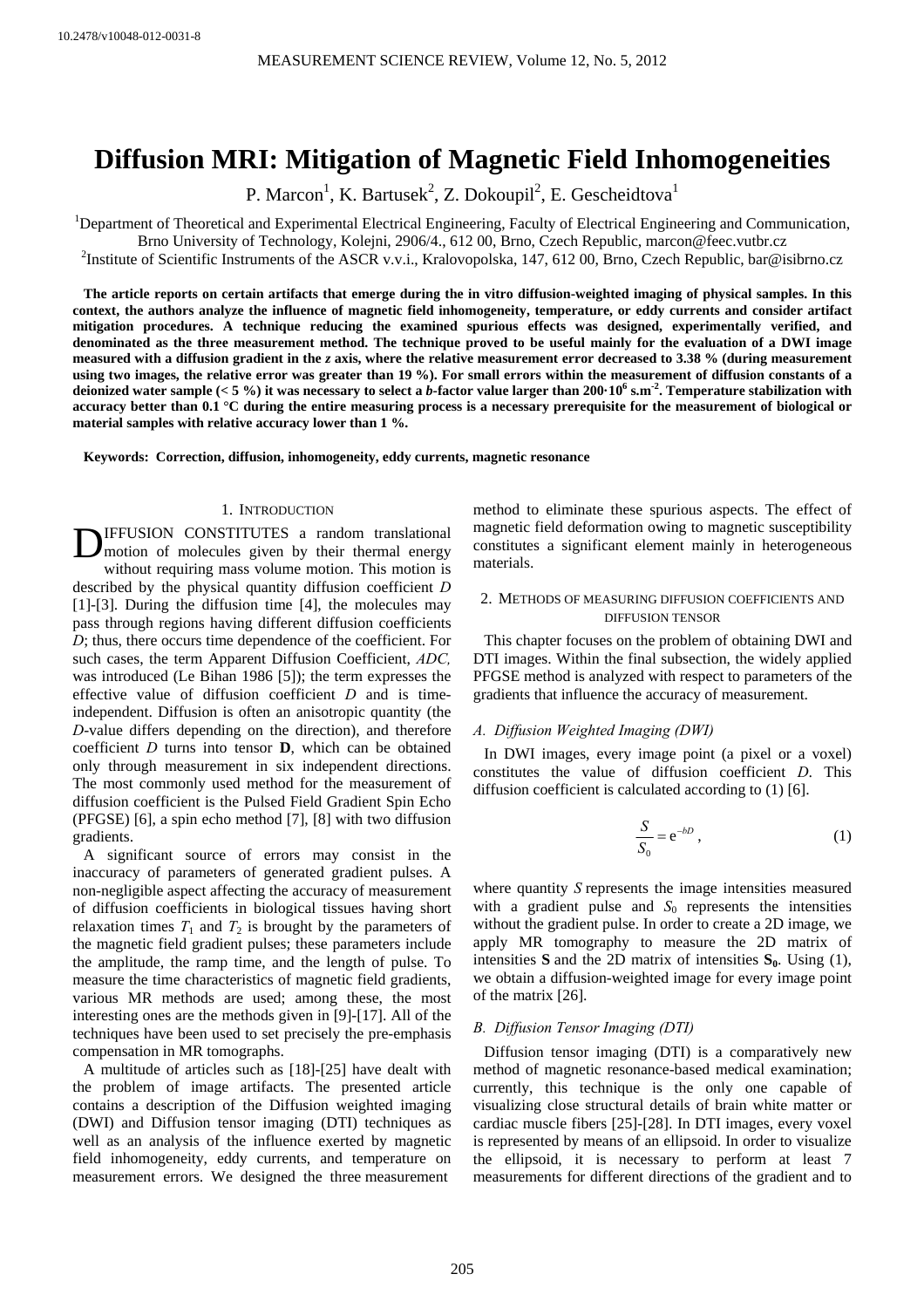evaluate the DWI images. One image will be without gradients  $(S_0)$ , and images  $S_1$  to  $S_6$  will be with gradients in different directions (for example, in axes *x*, *y*, *z*, *xy*, *yz* and *xz*). Then, we can calculate the diffusion tensor according to the following relation and thus visualize one voxel in the DTI image.

$$
\frac{S}{S_0} = e^{-\mathbf{b} \cdot \mathbf{D} \cdot \mathbf{b}^T} . \tag{2}
$$

where **b** is the vector containing information related to not only the gradient magnitude, but also to its orientation [29]. Matrix **D** constitutes a symmetrical tensor containing diffusion coefficients *D* calculated from the measurement along six independent coordinate directions.

A voxel is visualized through the use of an ellipsoid. The drawing of the ellipsoid is only possible if we know the proper values *λ* and proper vectors **v**. These are obtained from tensor **D** by means of the "diagonalization" process, which is shown in

$$
\mathbf{D} = \begin{bmatrix} D_{xx} & D_{xy} & D_{xz} \\ D_{yx} & D_{yy} & D_{yz} \\ D_{zx} & D_{zy} & D_{zz} \end{bmatrix} \xrightarrow{diagonalization} \lambda_1, \lambda_2, \lambda_3, \mathbf{v}_1, \mathbf{v}_2, \mathbf{v}_3. \quad (3)
$$

By modifying (3) it is possible to obtain the following equation, which can also be used for the calculation of individual diffusion coefficients [26]

$$
\mathbf{b} \cdot \mathbf{D} \cdot \mathbf{b}^T = \left[ \sqrt{b_x}, \sqrt{b_y}, \sqrt{b_z} \right] \cdot \begin{bmatrix} D_{xx} & D_{xy} & D_{xz} \\ D_{yx} & D_{yy} & D_{yz} \\ D_{zx} & D_{zy} & D_{zz} \end{bmatrix} \cdot \begin{bmatrix} \sqrt{b_x} \\ \sqrt{b_y} \\ \sqrt{b_z} \end{bmatrix} . (4)
$$

#### *C. Methods of DWI and DTI data measurement*

Within the measurement of the diffusion coefficient, the most accurate results can be achieved using the PFGSE method. In this technique, two RF pulses are utilized; however, as the principle of the method is generally well known [23]-[25], we will now only describe the manner of achieving the highest possible degree of accuracy in DWI data measurement.

The coefficient *D* depends on the temperature, the field homogeneity, and characteristics of the gradient pulses. For the description of time intervals and magnitude of gradient pulses, the *b-*factor quantity is introduced. Diffusion gradients *G* do not always assume a rectangular shape. In certain valid cases, for example, a trapezoidal form or gradients showing a half-sinusoidal waveform can be used. One of the reasons for the selection of these gradient pulse shapes consists in a marked deceleration of the leading and trailing edges, the generation of smaller eddy currents in the surrounding conductive materials, and a significant reduction of the magnetic field gradient pulses. Yet, in spite of this, eddy currents induce artifacts in the measured diffusion images.

For the *b*-factor calculation of any diffusion gradient waveform, we designed the program in Matlab. This program utilizes the following equation:

$$
b = \gamma^2 \cdot \int_0^{T_{\rm E}} \left[ \int_0^t G(t') \mathrm{d}t' \right]^2 \mathrm{d}t \,. \tag{5}
$$

If the diffusion gradients are of a rectangular shape, it is possible to modify (5):

$$
b = \gamma^2 G_{\rm D}^2 \delta^2 (\Delta - \delta / 3). \tag{6}
$$

If the amplitudes (or time integrals) of the two gradients are not identical, there will be a systematic error  $\delta_{\rm D}$  in the determination of diffusion coefficient *D*. The magnitude of this error, established by numerical calculation for the amplitude error of generated gradient  $G_1$  (for constant  $G_2$ ) or  $G_2$  (for constant  $G_1$ ), is given in Fig.1 for a simple measuring sequence.



Fig.1. The systematic error of diffusion coefficient  $\delta_D$  depending on the magnitude of amplitude errors  $\delta_{G1}$  and  $\delta_{G2}$  of generated gradients  $G_1$  and  $G_2$ .

It follows from Fig.1 that error  $\delta_D$  is significantly influenced by the error of amplitude  $G_1$ . The magnitude of this error does not differ from a situation when a change of both gradients in the pulse sequence occurs. In this case, the error can be expressed by

$$
\frac{\delta_{\rm D}}{D} = 2 \frac{\delta_{\rm G}}{G} \,. \tag{7}
$$

The accuracy of setting the time intervals in the pulse sequence is high and the systematic error of the pulse sequence can be neglected.

#### 3. ARTIFACTS AND THEIR ELIMINATION IN VISUALIZING DWI AND DTI IMAGES

All the experimental measurements were carried out using the MR tomograph  $(B_0 = 4.7 \text{ T} / 70 \text{ mm}, \text{ H} \sim 200 \text{ MHz})$ available at the Institute of Scientific Instruments, Academy of Sciences of the Czech Republic (ISI ASCR). The overview and composition of the measured samples are provided in Table1. Nickel sulphate and NaCl were applied for shortening the relaxation times as well as the total measurement time  $(T_1 = T_2 = 130 \text{ ms})$ .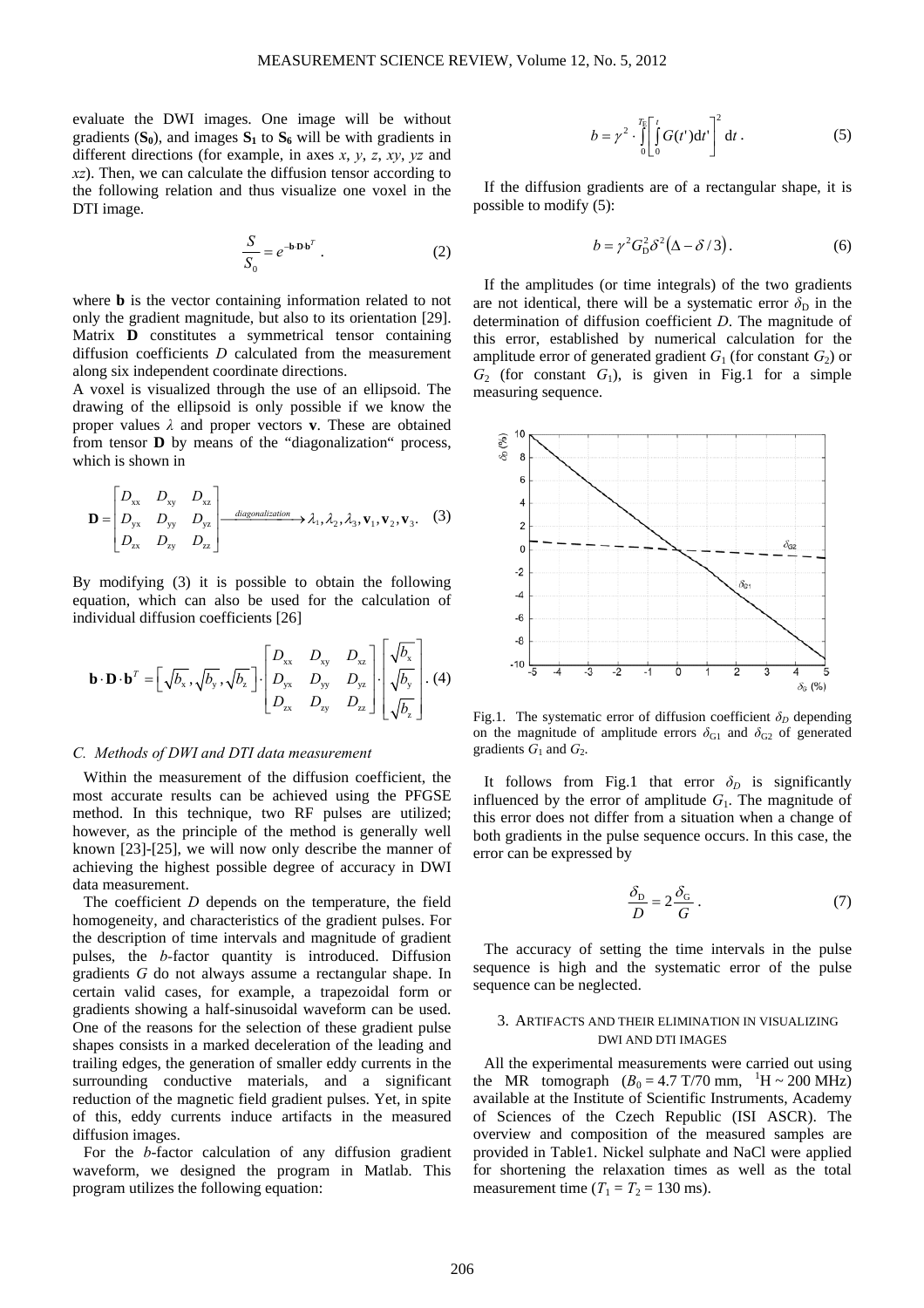Table1. The measured isotropic samples.

| Samples    | Composition                                        |  |
|------------|----------------------------------------------------|--|
| Solution 1 | Deionized water                                    |  |
| Solution 2 | 1 liter water, 1.2 gram $NiSO_4$ and 2.6 gram NaCl |  |
| Solution 3 | 1 liter water, 4.8 gram $NiSO_4$ and 2.6 gram NaCl |  |

# *A. The effect of temperature on DWI images*

The principle of diffusion consists in the thermal motion of molecules. The measured value of the diffusion-weighted image intensity is therefore markedly dependent on the temperature; the expression of this dependence can be found in the Einstein-Stokes equation [25]

$$
D = \frac{kT}{2\pi\eta r_s},\tag{8}
$$

where  $k$  [JK<sup>-1</sup>] – the Boltzmann constant,  $T$  [K] – absolute temperature of the sample,  $\eta$  [kg.m<sup>-1</sup>s<sup>-1</sup>] – viscosity of the sample, and  $r_s$  [m] – the effective molecular diameter.

The temperature dependence of diffusion is also described by Le Bihan [30]. During the in vitro measurement, a precondition for the thermal stabilization of the sample was experimentally established to secure the highest possible degree of accuracy in the measurement of physical samples.

In order to determine the thermal dependence of diffusion coefficient in various substances, we applied all isotropic samples quoted in Table1. The measured solutions were placed in a spherical glass vessel having an external diameter of 40 mm, and the measurement of DWI images was performed on the MR tomograph. The thermal system based on the regulation of temperature of air flowing through the operating area maintained the sample temperature within the range of  $20.0\degree C - 30.0\degree C$  with an accuracy of 0.1 °C. In Fig.2, the measured dependence of diffusion in selected samples on the temperature is shown.



Fig.2. A diagram of the dependence of diffusion coefficient on the temperature for individual measured samples.

Solution 1 (deionized water) will change the diffusion coefficient, with a temperature variation of  $1^{\circ}C$ , by  $5.10<sup>-11</sup>$  m<sup>2</sup>/s. Relative error of the diffusion coefficient in this sample of water is  $2.17\% / 1$  °C. In order to measure deionized water with relative error of 1 %, we have to stabilize the sample temperature with an accuracy of 0.5 °C.

For substances with slower diffusion rates, it is suitable to maintain the sample temperature with the accuracy rate of  $0.1 \text{ }^{\circ}C.$ 

# *B. The effect of magnetic field inhomogeneity and eddy currents*

Magnetic susceptibility of the measured sample causes deformation of the stationary magnetic field [21]. This deformation is larger in heterogeneous materials. Inhomogeneity of the magnetic field at each pixel can be described using the magnetic field stationary gradient  $G_0$ , which is added to the stationary field within the field of the view area and to the diffusion gradients; the stationary gradient is effective through the entire duration of the experiment. Errors due to the presence of gradient  $G_0$  are very large [25]. The effect of this field on the accuracy of the diffusion coefficient measurement should be minimized.

Large, rapidly switched magnetic field gradients induce eddy currents in electrically conductive structures of the MRI scanner, which in turn produce additional unwanted, rapidly and slowly decaying magnetic fields. In diffusion imaging, due to the limited gradient power and in order to achieve the desired *b*-factor, the gradients are applied for much longer; thus, the eddy currents do not tend to cancel themselves out. Furthermore, the most common form of sequence employed in the DT-MRI is the pulse-gradient spin echo with EPI readout [31], [32]. With such readout, the bandwidth in the phase-encoded direction is small; therefore any errors in achieving the desired gradient are exacerbated [25]. Eddy currents produce two basic spurious effects: 1. The real gradient magnetic field in the measured sample differs from the required magnetic field, which leads to a difference between the real and the desired *b*-factor matrix. Thus, in the DWI and DTI, errors are generated in the diffusion coefficient magnitude; moreover, in DTI images there occurs erroneous drawing of the ellipsoid inclination. 2. Due to eddy currents, errors occur in the image intensity readout; thus, geometrical distortion of the DWI and DTI images is caused.

The method of eliminating eddy currents by means of bipolar diffusion gradients [32] can be applied in the measurement of faster diffusion. Postprocessing interpolation is described by Bodammer et. al [31]. If diffusion gradients of both polarities (described, for example, in [33]) are applied, it is possible to compensate the effect of stationary magnetic field inhomogeneities.

In order to improve the accuracy of diffusion coefficient measurement, we propose to measure three DWI images: without a gradient, with the positive diffusion gradient, and with the negative diffusion gradient. The diffusion coefficient-weighted image with the compensation of inhomogeneities and non-linearities of the magnetic field can be calculated from

$$
D = \frac{1}{b} \cdot \ln\left(\frac{S_+ \cdot S_-}{S_0^2}\right),
$$
 (9)

where  $S_0$  is the measured signal intensity without the gradient pulse;  $S_{+}$  is the measured signal intensity with the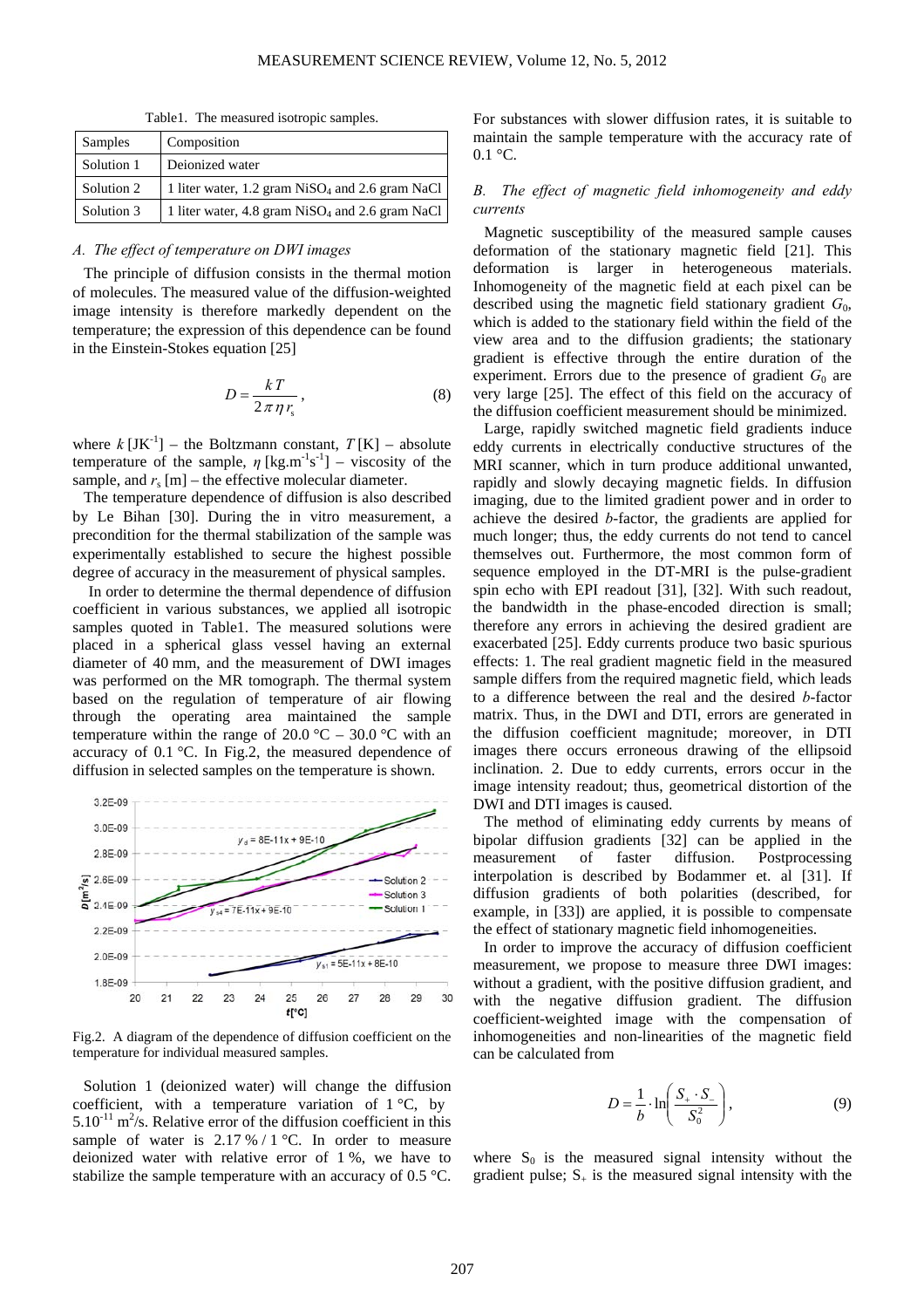positive diffusion gradient pulse; S. is the measured signal intensity with the negative diffusion gradient pulse.

The magnitude of relative errors for the proposed three measurement method was experimentally verified by means of measuring the diffusion coefficient of deionized water (Solution 1) at the constant temperature of 20  $^{\circ}$ C; also, a comparison with the results of two measurements was performed (the diffusion gradient of only one polarity).

The primary step for us was to find the *b*-factor value for which the relative measurement errors are minimal; therefore, we measured the diffusion coefficient-weighted images for the *b* within the range of 50 to 320 s.mm<sup>-2</sup>. It is obvious from Fig.3 that the effects of magnetic field Δ*B* inhomogeneity are stronger for the *b*-factor of a small value; here, the reason consists in the use of a diffusion gradient having a small ratio of *G*/Δ*B*. For the measurement of diffusion constants of the measured sample of deionized water with relative error smaller than 5 %, it is necessary to select a *b*-factor value larger than  $200 \cdot 10^6$  s.m<sup>-2</sup>.



Fig.3. The dependence *D* of deionized water on the *b*-factor magnitude in directions *x*, y and *z* at the temperature of 20.0 °C.

In order to verify the three measurement method, we set the diffusion gradients in such a manner that the *b*-factor magnitude was  $b = 250 \cdot 10^6$  s.m<sup>-2</sup>. The reference value was the diffusion constant of deionized water for 20.0 °C, which has the magnitude of  $D = 2.369 \cdot 10^{-9} \text{ m}^2/\text{s}$ .

We obtained three images by means of the PFGSE measuring method, (Fig.4). Two images were measured with the diffusion gradients of the positive and negative polarities in the *x*, *y* and *z* axes. The third image measured was without a gradient. The DWI image calculation was performed using the algorithm quoted in Fig.5. By introducing individual intensities from the measured images in (9), we obtain the resulting DWI image.



Fig.4. The measured image of deionized water without diffusion gradients. Left: the *k*-region; right: the image region.



Fig.5. The algorithm for DWI image processing.

In order to obtain the diffusion coefficient from the processed DWI images, we selected the entire region representing deionized water in the image (a circle); from this region, the diffusion coefficient was calculated as a median of all the selected values.

Table2 (left) presents diffusion coefficients measured in the following order: a) from two images according to (1), namely from the zero-gradient and the positive-gradient images b) from the zero-gradient and the negative-gradient images c) from three images according to (9). The measurements were performed for all basic coordinate directions. The results in Table2 indicate marked influence of the stationary magnetic field inhomogeneity on relative error  $\delta_{\rm D}$ , which (for the diffusion coefficient measurement) is from two images,  $S_{z+}$  and  $S_{z-}$ , 28.12 % and -19.09 %. Using the three measurement method, we reduced the error to the magnitude of 4.36 %. Even though relative errors of the diffusion coefficient in directions  $x$  and  $y$  are smaller, they are reduced by the three measurement method.

One of the techniques of obtaining the DTI image consists in setting up the following combination of gradients *G*:

[0, 0, 0], [1, 0, 0], [0, 1, 0], [1, 0, 1],  

$$
\left[\frac{1}{\sqrt{2}}, \frac{1}{\sqrt{2}}, 0\right], \left[\frac{1}{\sqrt{2}}, 0, \frac{1}{\sqrt{2}}\right], [0, \frac{1}{\sqrt{2}}, \frac{1}{\sqrt{2}}].
$$

The magnitude of the gradients is set in such a manner that  $b_x=b_y=b_z=\sqrt{b_x}\cdot\sqrt{b_y}=\sqrt{b_x}\cdot\sqrt{b_z}=\sqrt{b_y}\cdot\sqrt{b_z}=221.5$  mm<sup>2</sup>/s. Thus, the calculation of diffusion coefficients *D* is simplified. Table2 (right) summarizes *D* measured in selected axes (*xy*, *yz*, *xz*) of the coordinate systems for the positive and negative magnitudes of the diffusion gradients. The presented results show that the influence of stationary field inhomogeneity on the relative error of diffusion coefficient  $\delta_{\rm D}$  is similar as in the main directions of the coordinate system. The error is significantly reduced by the three measurement method.

Table2. Left: Diffusion coefficients in the main coordinate directions. Right: Diffusion coefficients in various axes.

| Image       | $D \,[\mathrm{m}^2/\mathrm{s}]$ | $\delta_{\scriptscriptstyle{\mathrm{D}}}$ [%] | Image      | $D \,[\mathrm{m^2/s}]$ | $\delta_{\rm D}$ [%] |
|-------------|---------------------------------|-----------------------------------------------|------------|------------------------|----------------------|
| $S_{x+}$    | 2.49E-09                        | 5.11                                          | $S_{xy+}$  | 2.40E-09               | 1.24                 |
| $S_{x}$     | 2.32E-09                        | $-1.93$                                       | $S_{xy}$   | 2.14E-09               | $-9.46$              |
| $S_{x}$     | 2.40E-09                        | 1.52                                          | $S_{xy}$   | 2.27E-09               | $-4.34$              |
| $S_{z+}$    | 3.04E-09                        | 28.12                                         | $S_{xz}$   | 2.60E-09               | 9.75                 |
| Sz-         | 1.92E-09                        | $-19.09$                                      | $S_{xz}$   | 1.99E-09               | $-15.88$             |
| $S_{\rm z}$ | 2.47E-09                        | 4.36                                          | $S_{xz}$   | 2.29E-09               | $-3.12$              |
| $S_{v+}$    | 2.37E-09                        | $-0.02$                                       | $S_{yz+}$  | 2.94E-09               | 23.98                |
| $S_{y}$ .   | 2.22E-09                        | $-6.21$                                       | $S_{yz}$ - | 1.95E-09               | $-17.50$             |
| $S_{v}$     | 2.29E-09                        | $-3.34$                                       | $S_{yz}$   | 2.45E-09               | 3.38                 |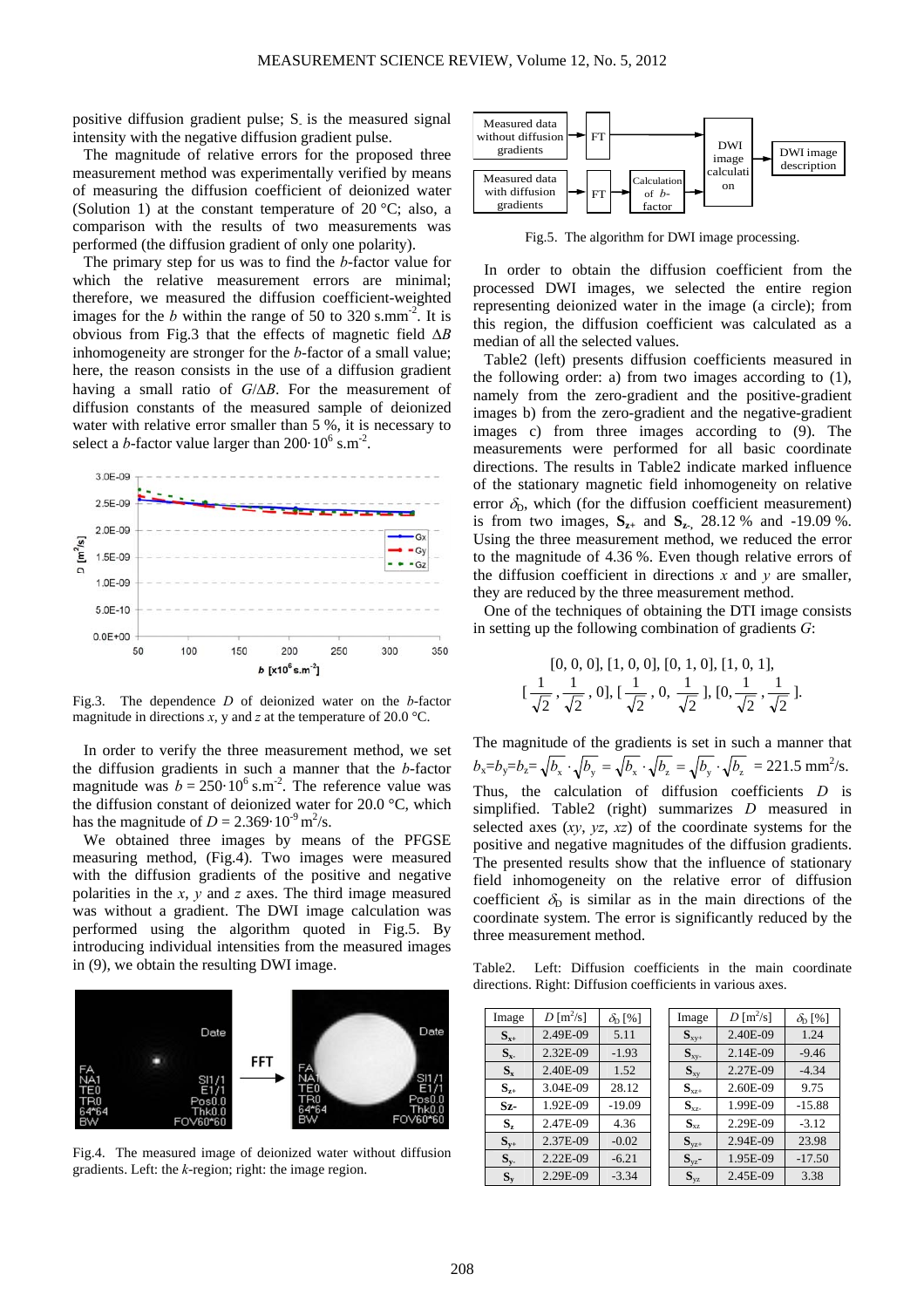Images weighted by coefficients  $D_{xx}$ ,  $D_{yy}$ ,  $D_{zz}$  were introduced in the diffusion tensor matrix (see (4) and (9)). The measurement of images weighted by diffusion coefficients in *xy*, *xz* and *yz* axes provided coefficients  $D'_{xy}$ ,  $D'_{xz}$  a  $D'_{yz}$ . Before being introduced into the diffusion tensor matrix, these coefficients must be recalculated according to

$$
D_{xy} = D'_{xy} - 0.5 \cdot D_{xx} - 0.5 \cdot D_{yy}. \qquad (10)
$$

$$
D_{xz} = D'_{xz} - 0.5 \cdot D_{xx} - 0.5 \cdot D_{zz}.
$$
 (11)

$$
D_{yz} = D'_{yz} - 0.5 \cdot D_{yz} - 0.5 \cdot D_{yz} . \tag{12}
$$

After the introduction of individual diffusion coefficients *D* in (2), we get the resulting diffusion tensor **D**. This tensor represents one image point (voxel), and in the image it will be geometrically drawn as an ellipsoid. The ellipsoid carries information concerning both the magnitude of diffusion in individual coordinate directions and the direction of the diffusion propagation. Therefore, the DTI method can be applied for the imaging of muscle and neural fibers in the human body [25]-[28], [34]. As we measured a DTI image having the size of 64 x 64 voxels, the total of 4096 ellipsoids was calculated. In Fig.6 (left), the DTI image of the measured deionized water is drawn; in the same figure (right), a voxel representing the ellipsoid is selected.



Fig.6. The resulting DTI image of deionized water and the selected ellipsoid (magnified).

Deionized water can be regarded as an isotropic environment, and therefore the tensor should be expressed – in the ideal case – by a sphere. It is shown in Fig.6 that the result we obtain is not a sphere, but rather a slightly turned ellipsoid. Here, even though we used the three measurement method, the total compensation of all artifacts does not occur (Table2). Fig.7 (left) presents the results of our measurement of an isotropic sample – saline solution. The right section of the figure shows the results of our measurement of an anisotropic sample – cabbage.

The images a) and d) were obtained from the calculation of the three measurement method (9); the DTI images b) and e) were calculated using (3) and (4); the images c) and d) show a sample of one ellipsoid (the size of the ellipsoid is determined by their eigenvalues *λ*, while the inclination of the ellipsoid is determined by eigenvectors **v**). By using (9) we were able to eliminate inhomogeneities and eddy currents, which is shown in Fig.7c). In Fig.7f), not all the ellipsoids are of the same size as in the case of isotropic material; the ellipsoids exhibit different sizes and inclinations according to the growth of fibers within the sample of cabbage.



Fig.7. Left: images of an isotropic sample – saline solution; right: images of anisotropic sample – a piece of cabbage (DWI a),d); DTI b),e); a selected sample of ellipsoid whose direction is determined by its eigenvectors and the size of its eigenvalues c), f)).

# *C. The b-factor influence on the diffusion weighted image*

According to (1), it is possible to calculate the diffusion coefficient by means of approximating the decrease in the magnitude of spin echoes measured for different values of the *b*-factor. This procedure of the measurement and calculation of *D* can be advantageously used for homogeneous materials with constant diffusion. The procedure is also well applicable for heterogeneous materials having several regions with different diffusion, mainly because it allows us to perform the approximation of behavior of the spin echoes' magnitude decrease for two or more exponential functions.

The *b*-factor magnitude is given by the characteristics of diffusion gradient pulses and has a significant influence on the signal/noise ratio in the image [6], [8]. An increase of the *b*-factor can be achieved by means of increasing the magnitude and length of the diffusion gradient and through protracting the diffusion time. The increasing of the gradients' magnitude is limited by the applied instrument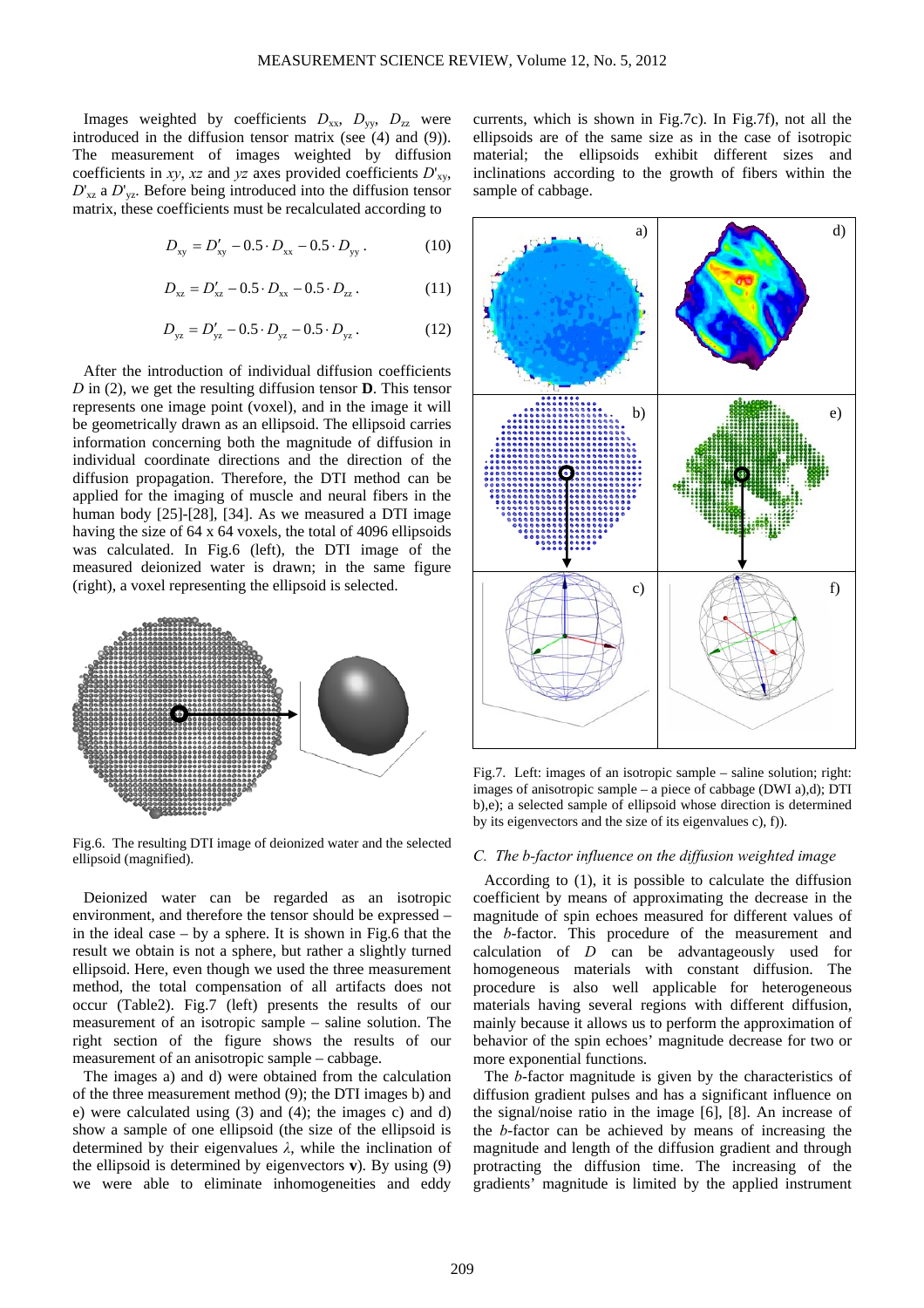(tomograph) and expands the influence of eddy currents on the accuracy of the measurement as well as on the generation of artifacts in the image. Protraction of both the gradients' length and the diffusion time significantly decreases the signal/noise ratio, mainly for small values of *D*. Therefore, it is necessary to find optimal parameters of the diffusion gradients.

For the experimental verification of relative error magnitudes in the measurement of diffusion constants, the images were measured for five *b*-factor magnitudes realized through a change of the diffusion gradient magnitudes:  $b = (0, 51.8, 116.7, 207.4, 324.1)$  s.m<sup>-2</sup>. The measurement was performed individually for both the positive and the negative diffusion gradients. In order to eliminate the influence of magnetic field inhomogeneities on the measured diffusion coefficient, it is suitable to average the results of both measurements (similarly as in the three measurement method).

By means of approximating the measured relations between intensities with and without gradient  $S/S_0$ (according to (1)) from the selected image region, we obtain the diffusion weighted image. Fig.8 shows the resulting diffusion coefficients determined by the approximation from two to five measured images with diffusion gradients.

Images measured with positive gradients are evaluated individually, and such individual evaluation applies also to images measured with negative gradients. The meaning of numbers on the *x-*axis is as follows:

- 5 measured at  $b = (0, 51.8, 116.7, 207.4, 324.1)$  s.m<sup>-2</sup>;
- 4 measured at  $b = (51.8, 116.7, 207.4, 324.1)$  s.m<sup>-2</sup>;
- 3 measured at  $b = (116.7, 207.4, 324.1)$  s.m<sup>-2</sup>;
- 2 measured at  $b = (207.4, 324.1)$  s.m<sup>-2</sup>.

According to the diagram, it is sufficient to perform the measurement with gradient magnitudes of  $b = (116.7, 207.4,$  $324.1$ ) s.m<sup>-2</sup> and, subsequently, to approximate the obtained images (fitting) using exponential equation (1).



Fig.8. A diagram of the evaluation of diffusion from approximated images obtained at different values of *b* (both the positive and the negative polarities are evaluated individually), temperature of  $22.6 °C$ .

By averaging the data measured with positive and negative diffusion gradients, we obtain very accurate values of the measured deionized water diffusion coefficient. The known value of the diffusion coefficient at the temperature of 22.6 °C is  $D = 2.566.10<sup>-9</sup>$  m.s<sup>-2</sup>. Table3 contains an overview of diffusion coefficients obtained from the measured data with positive and negative gradients in individual axes and presents a quotation of average values of the coefficients, which provides us with sufficiently accurate results. The results in the table correspond to the approximation of 5 measured images with different values of the diffusion gradient.

Table3. The diffusion coefficient obtained through approximation of the measured images at different magnitudes of the *b*-factor.

| Image               | $D \text{ [m}^2/\text{s]}$ | $\delta_{\rm D}$ [%] |
|---------------------|----------------------------|----------------------|
| $S_{x+}$            | 2.846E-09                  | 10.93                |
| $S_{x}$             | 2.346E-09                  | $-8.56$              |
| $S_{x\emptyset}$    | 2.596E-09                  | 1.18                 |
| $S_{y+}$            | 2.742E-09                  | 6.87                 |
| $S_{v}$             | 2.384E-09                  | $-7.08$              |
| $S_{\vee\emptyset}$ | 2.563E-09                  | $-0.10$              |
| $S_{z+}$            | 2.695E-09                  | 5.04                 |
| $S_{7-}$            | 2.421E-09                  | $-5.64$              |
| $S_{z\phi}$         | 2.558E-09                  | $-0.30$              |

#### 4. DISCUSSION AND CONCLUSION

In spite of the fact that a large number of applications enable us to utilize relative changes of diffusion coefficients, exact determination of the diffusion coefficient in homogeneous and heterogeneous materials is regarded as a very important step. The accuracy of the measurement method is even more significant in the area of DTI images.

With respect to a highly accurate generation of the time and shape parameters of magnetic field gradients in current MR tomographs, relative errors  $\delta_{\delta}$ ,  $\delta_{\Lambda}$  a  $\delta_{\Omega}$  can be considered neglectable. However, changes of the sample temperature during the measurement constitute an essential problem. From temperature dependencies of the samples measured in vitro there follows the requirement of exact stabilization of the sample temperature (with the accuracy of  $0.1 \text{ }^{\circ}C$ ).

Magnetic field inhomogeneity is effective through the entire duration of the experiment and, according to the diffusion gradient polarity, it causes the increase or decrease of the gradient strength. This change constitutes the reason for large relative errors of the measured diffusion coefficient; these errors range within tens of percent. Despite its very good homogeneity, the tomograph stationary field is deformed by magnetic susceptibility of the sample. In the case of heterogeneous samples, the magnetic field deformations are not eliminable.

In order to facilitate the elimination of magnetic field inhomogeneities, we designed and experimentally verified the three measurement method. This technique is based on applying the PFGSE procedure to measure one image without a diffusion gradient, another image with a positive diffusion gradient in a coordinate direction, and yet another image in the same coordinate direction but with reverse polarity of the gradient. The described method proved to be very useful mainly for the evaluation of a DWI image measured with the diffusion gradient in the *z* axis, where the relative measurement error decreased to 3.38 % (during the measurement of two images, the relative error was greater than 19 %). While it is true that the diffusion coefficient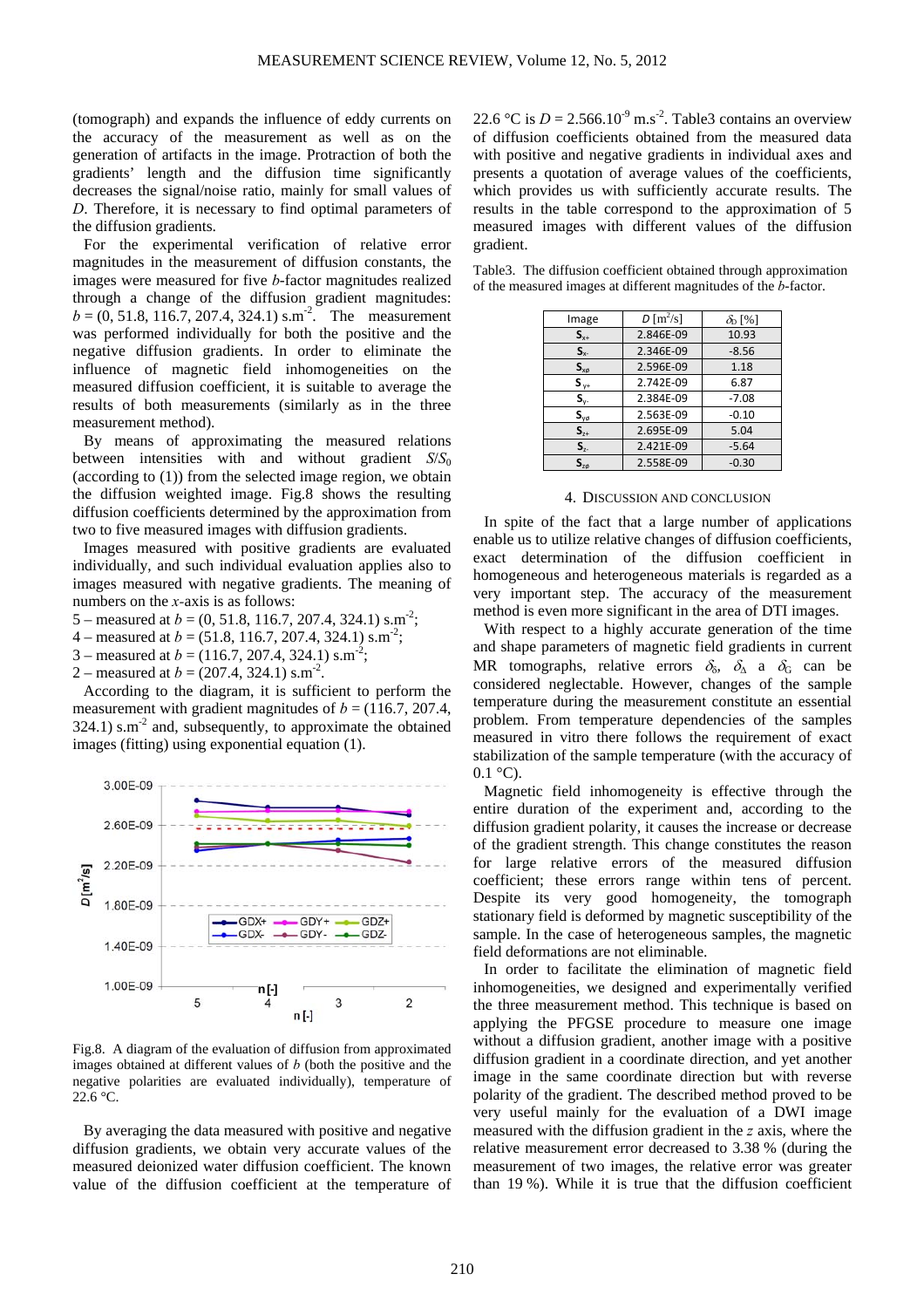calculation from two images is less time-consuming than the proposed method utilizing three measurements, it also has to be noted that such type of calculation provides a lower degree of accuracy.

The measurement and approximation of the spin echoes' decrease for several values of *b*-factors is equally advantageous as the above-quoted method. If we apply diffusion gradients of only one polarity, the relative measurement errors are large. However, the use of gradients having both polarities and the averaging of the resulting values of the diffusion coefficient markedly help to decrease the measurement error; the error was lower than 1.2 % for all coordinate directions within the experiment carried out using the ISI Brno tomograph. The technique of approximation of the measured images with different *b*factors is even more advantageous than the three measurement method (see Table2, Table3); nevertheless, this procedure involves a substantial drawback consisting in the much greater amount of time required.

In comparison with the DWI technique, the DTI image evaluation method applicable for the measurement of heterogeneous materials exhibits a substantially higher degree of sensitivity to magnetic field inhomogeneities and eddy currents, mainly because the artifacts exert an influence not only on the size of the diffusion ellipsoid in individual coordinate directions, but also on its tilt (compare relations (10), (11), (12)). This characteristic may cause problems during the tractographic reconstruction of fibers (muscular or neural) [35], [36]. Through the use of the three measurement method or by measuring for several *b*-factors, this error can be very well corrected.

#### ACKNOWLEDGMENT

The research described in the paper was financially supported by the project of European Commission and Ministry of Education, Youth and Sports of the Czech Republic (project No. CZ.1.05/2.1.00/01.0017), by the research grant GACR 102/11/0318, GACR 102/12/1104, and grant no. FEKT-S-11-5/1012.

#### **REFERENCES**

- [1] Fick, A. (1855). Concerns diffusion and concentration gradient. *Annalen der Physik und Chemie*, 170, 59.
- [2] Fick, A. (1855). Über Diffusion. *Annalen der Physik und Chemie*, 94, 59-86.
- [3] Brown, R. (1828). On the general existence of active molecules in organic and inorganic bodies. *Philosophical Magazine*, 4, 161-173.
- [4] Einstein, A. (1905). Über die von der molekularkinetischen Teorie der Wärme geforderte Bewegung von in ruhenden Flüssigkeiten suspendierten Teilchen. *Annalen der Physik und Chemie*, 17, 549-560.
- [5] Bihan, D., et al. (1986). MR imaging of intravoxel incoherent motions: Application to diffusion and perfusion in neurologic disorders. *Radiology*, 161 (2), 401-407.
- [6] Stejskal, E.O., Tanner, J.E. (1965). Spin diffusion measurements: Spin echoes in the presence of a time-

dependent field gradient. *Journal of Chemical Physics*, 42 (1), 288-292.

- [7] Frollo, I., Andris, P., Pribil, J., Vojtisek, L., Dermek, T., Valkovic, L. (2010). Measurement and imaging of planar electromagnetic phantoms based on NMR imaging methods. *Measurement Science Review*, 10 (3), 97-101.
- [8] Juras, V., Szomolanyi, P., Gäbler, S., Frollo, I., Tratting, S. (2009). The relationship between MR parameters and biomechanical quantities of loaded human articular cartilage in osteoarthritis: An in-vivo study. *Measurement Science Review*, 9 (5), 127-130.
- [9] Tanner, J.E. (1970). Use of the stimulated echo in NMR diffusion studies. *Journal of Chemical Physics*, 52 (5), 2523-2526.
- [10] Senaj, V., Guillot, G., Darrasse, L. (1998). Inductive measurement of magnetic field gradients for magnetic resonance imaging. *Review of Scientific Instruments,*  69 (6), 2400-2405.
- [11] Robertson, S., Hughes, D.G., Liu, Q., Allen, P.S. (1992). Analysis of the temporal and spatial dependence of eddy current fields in a 40 cm bore magnet. *Magnetic Resonance in Medicine,* 25 (1), 158-166.
- [12] Oysong, R.E., Lowe, I.J. (1993). A simple method of measuring gradient induced eddy currents to set compensation networks. *Magnetic Resonance in Medicine*, 29 (1), 119-121.
- [13] Balcom, B.J., Bogdan, M., Armstrong, R.L. (1996). Single-point imaging of gradient rise, stabilization, and decay. *Journal of Magnetic Resonance*, 118 (1), 122-125.
- [14] Jellus, V., Sharp, J.C., Tomanek, B., Latta, P. (2003). An NMR technique for measurement of magnetic field gradient waveforms. *Journal of Magnetic Resonance*, 162 (1), 189-197.
- [15] Chaabane, L., Favre, B., Desgoutte, P., Deguin, A., Lapray, C., Briguet, A. (1997). A multiprobe magnetometer for analysis of local field distortions induced by pulsed gradients. *Measurement Science & Technology*, 8 (3), 332-337.
- [16] Bartusek, K., Puczok, V. (1993). An NMR multifid method for measurement of magnetic field gradient. *Measurement Science & Technology*, 4 (3), 357-361.
- [17] Bartusek, K., Gescheidtova, E. (2002). Instantaneous frequency of spin echo method for gradient magnetic fields measurement in MR systems. *Journal of Electrical Engineering*, 53 (10), 49-52.
- [18] Jones, D.K., Cercignani, M. (2010). Twenty-five pitfalls in the analysis of diffusion MRI data. *NMR in Biomedicine*, 23 (7), 803-820.
- [19] Valkovic, L., Windischberger, C. (2010). Method for geometric distortion correction in fMRI based on three echo planar phase images. *Measurement Science Review*, 10 (4), 116-119.
- [20] Pribil, J., Horacek, J., Horak, P. (2011). Two methods of mechanical noise reduction of recorded speech during phonation in an MRI device. *Measurement Science Review*, 11 (3), 92-98.